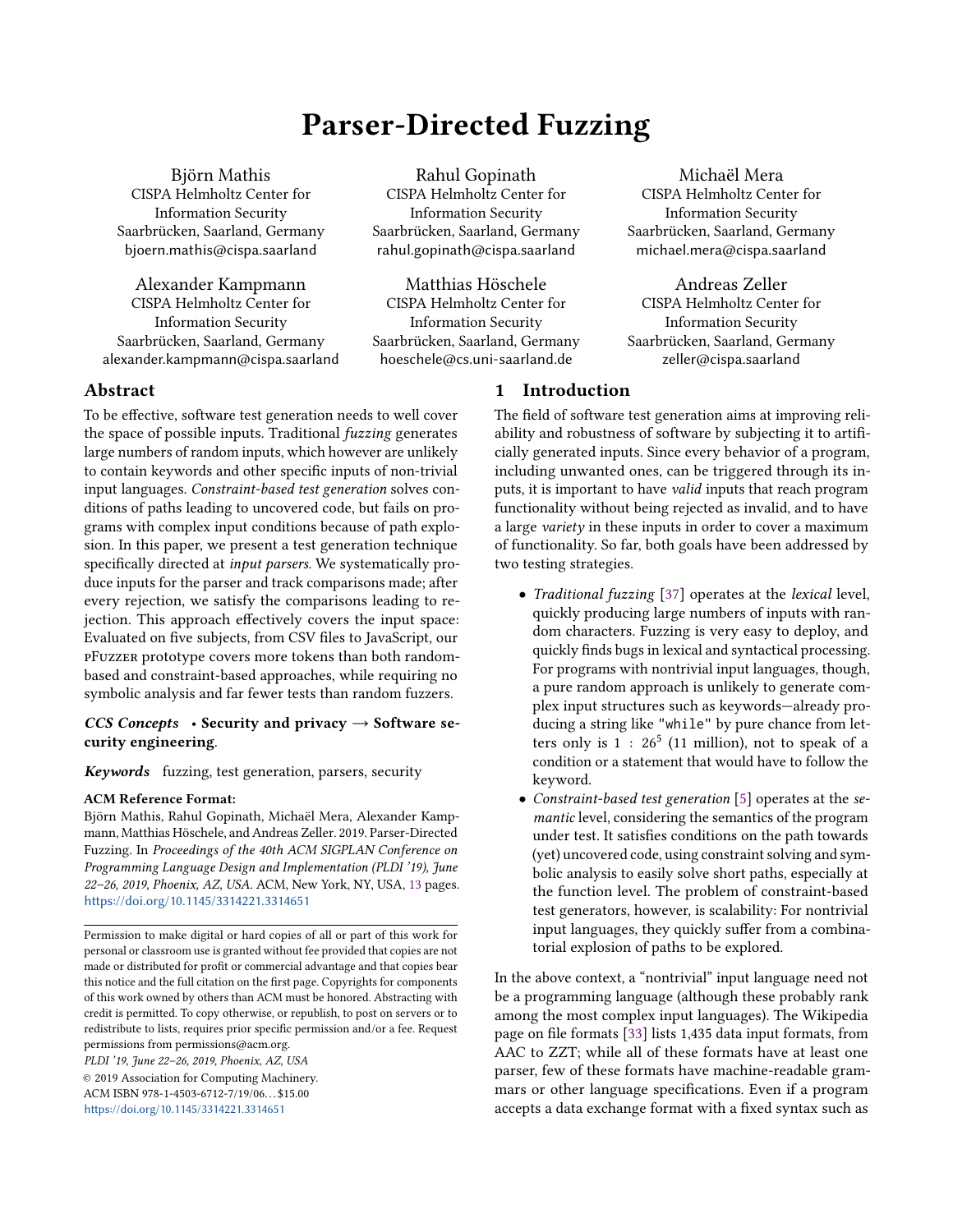XML or JSON, finding the valid tags and labels it accepts will be hard. We thus pose the input language challenge: Given a program with a nontrivial input language, the challenge is to find a test generator that covers all lexical and syntactical features of that language.

In this paper, we propose a novel syntax-driven approach for the problem of generating plausible inputs. We call it parser-directed fuzzing as it specifically targets syntactic processing of inputs via input parsers. Our assumptions are that the program under test (1) processes input elements (characters) sequentially, that it (2) compares these elements against possible valid values, and that it (3) either accepts inputs as valid or rejects them as invalid—i.e., the typical features of a syntactic parser. We also assume that we can track comparisons of input characters; we do this through dynamic tainting of inputs, which allows us to relate each value processed to the input character(s) it is derived from.

Our approach relies on the observation that parsers rely on a lookahead of a limited number of characters, which is very often just a single character. Hence, rather than trying to solve the complete input, we look for any character that lets the parser advance further without erroring out.

Our approach, illustrated in Figure [1,](#page-2-0) specializes towards parsers that process one input character at a time, joining characters into tokens and these again into syntactic structures—that is, the "textbook" approach to parsing. It starts by feeding a small fixed string to the program (in general one random character  $^1$  $^1$ ). This string is typically rejected by the input parser. However, on rejection of the input, our fuzzer derives the character comparisons made to each index of the input. That is, it identifies the valid prefix in the input, as well as the character comparisons made to the first invalid character. The fuzzer then corrects the invalid character to pass one of the character comparisons that was made at that index, and the new string is fed back to the parser. This new string will typically fail at the next character, at which point, we repeat the process. This process is continued until the parsing phase ends (that is, the string that was fed to the program is accepted by the parser). The complete valid input is saved as a possible input for the program.

After illustrating our approach on a detailed example (Section [2\)](#page-1-1), we present our two key contributions:

1. A test generator aimed at input parsers. Our approach, discussed in Section [3,](#page-3-0) is the first test generation approach that systematically explores and covers the syntactical input space as accepted by input parsers. It only requires dynamic tainting, tracking of comparisons, and structural coverage information, which is far more lightweight than symbolic analysis. Our approach is guaranteed to produce valid inputs for input parsers that scan ahead a fixed number of characters. The prototype implementation (Section [4\)](#page-5-0) works on C programs, which it instruments using LLVM.

2. A comparison with lexical and semantical test generators. In our evaluation on five subjects from CSV to JavaScript (Section [5\)](#page-5-1), we approximate coverage of the input space by assessing the set of valid tokens produced; clearly, if a test generator fails to produce some language token, it also cannot cover the associated program features. We show that our syntax-driven approach covers the input space better than state-of-the-art "lexical" mutation-based fuzzers such as AFL [\[37\]](#page-12-1), while requiring fewer tests by orders of magnitude; it also outperforms state-of-the-art "semantic" constraint-based fuzzers such as KLEE [\[5\]](#page-12-2). All of our inputs are syntactically valid by construction.

After discussing related work (Section [6\)](#page-8-0), Section [7](#page-10-0) points out current limitations and directions to future work. Section [8](#page-11-0) is the conclusion and thus concludes this paper.

### <span id="page-1-1"></span>2 Parser-Directed Fuzzing in a Nutshell

Consider the following problem: Given a program P, how can we exhaustively cover the syntactic features of its input language?

To illustrate our approach, let us assume we want to exhaustively test the program  $P$ . We know nothing about  $P$ ; in particular, we have no documentation or example inputs. What we know, though, is that

- 1.  $P$  accepts some input  $I$  sequentially as a string of characters; and that
- 2. P can tell us whether I is a valid or an invalid input.

We further assume that we can *observe P* processing *I*: Specifically, we need to be able to observe the dynamic data flow of input characters from  $I$  as  $P$  processes them.

Figure [1](#page-2-0) illustrates how we explore the capabilities of P's input parser by means of directed test generation. The key idea is to observe all comparisons an input character goes through, and systematically satisfy and cover alternatives, notably on rejection.

We start with an empty string as input, which is rejected by P as invalid immediately as EOF is encountered. The EOF is detected as any operation that tries to access past the end of a given argument. This error is fixed in the next round by testing P with a random string, say "A"  $(I = "A")$ . Indeed, this input is also rejected by  $P$  as invalid. However, before rejecting the input, P checks I for a number of properties. Only after these checks fail does P reject the input:

- <span id="page-1-3"></span>1. Does I start with a digit?
- <span id="page-1-2"></span>2. Does I start with a '(' character?
- 3. Does  $I$  start with '+' or '-'?

All these conditions are easy to satisfy, though—and this is a general property of parsers, which typically only consider the single next character. Our test generator picks one

<span id="page-1-0"></span><sup>&</sup>lt;sup>1</sup>Ignoring EOF detection for the time being. See Section [3](#page-3-0) for details.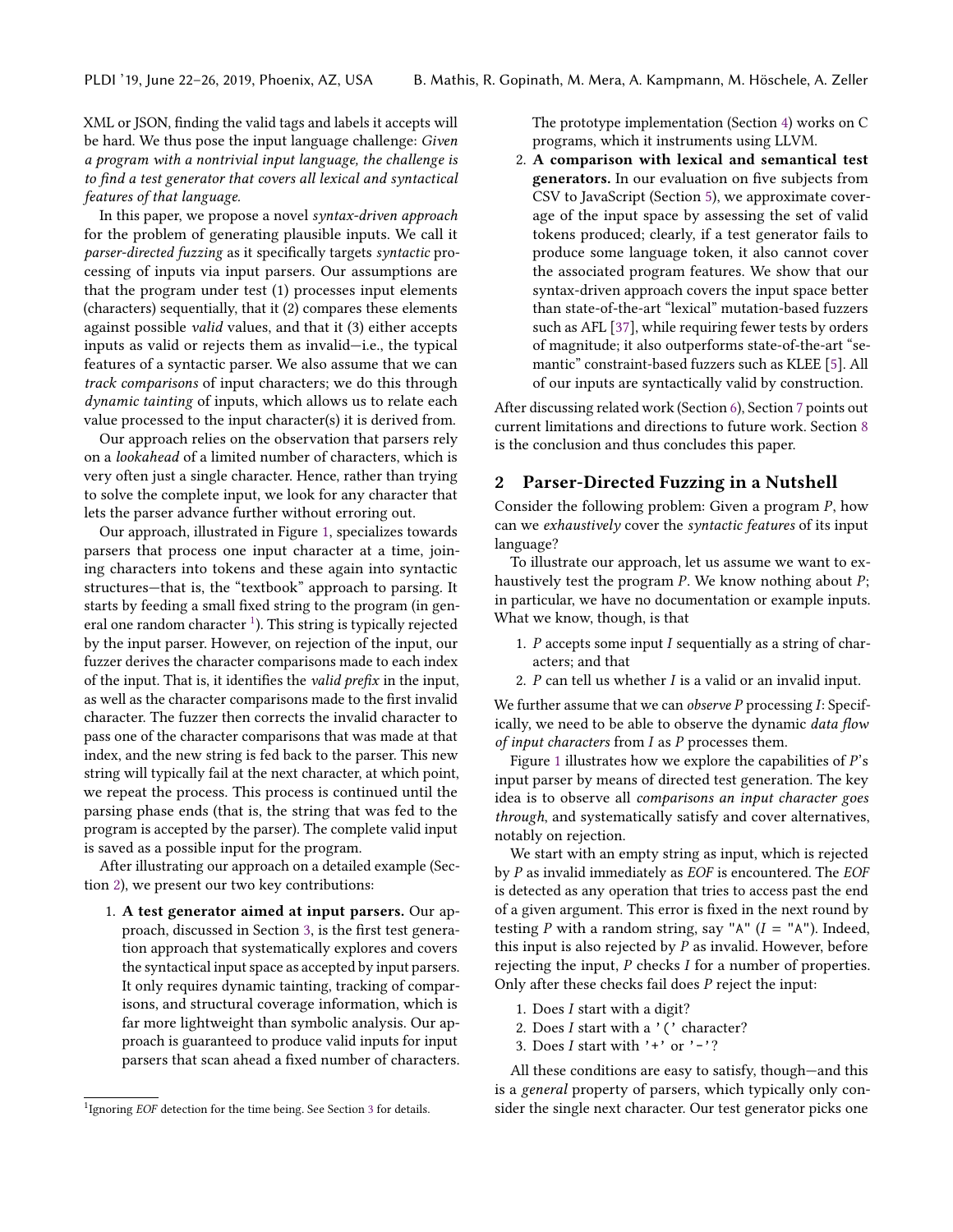<span id="page-2-0"></span>

Figure 1. How parser-directed fuzzing works. We start with an empty string "" as input to the instrumented program. This prefix is immediately rejected by the input parser, but we detect an attempt to access the index 0 of the input string. (An attempt to access a character beyond the length of the input string is interpreted as the program encountering EOF before processing is complete). Detecting this, we (1) choose a random character from the set of all ASCII characters, say 'A', and append it to the current input prefix "", resulting in "A". This prefix is again rejected by the program, but not before we detect a number of failed comparisons at the index  $\theta$  where 'A' was compared against '(', '+', '-' and digits '1', '2', .... We replace our last appended character with a new character from this list of comparisons, say '(', and (2) the prefix "(" is sent to the program again. We detect another EOF at this time, and we append (3) another random character from the ASCII set '2'. We get lucky at this time, however, and detect another EOF, and we (4) append another random character 'B' to the prefix resulting in "(2B", which is run again. Continuing this process, we reach a complete valid input "(2-94)".

condition randomly. Satisfying Property [2,](#page-1-2) it would produce an open parenthesis input (that is, "("). This prefix would now be accepted by  $P$  as valid.

After the acceptance of  $"$  ( $"$  as a partial input,  $P$  conducts a check to see if another character follows "(" by accessing the next character in the input. Since P reached the end of the string we consider the prefix as valid and add another random character. This results in the new prefix "(2". This prefix however, is accepted as valid immediately, and the program attempts to access the next character. After detecting this attempt, we choose a random character from the set of all characters: 'B'. This new prefix "(2B" is rejected after 'B' is compared to the set of characters ' $(', ')', '-'', ''+', '1',$ '2', . . ., from which we choose a replacement '-'. This is again a valid partial input, and needs more characters to be appended. For the next character the generator randomly chooses ')' from the available list of all characters. This however, is rejected as invalid, and in consequence, it gets replaced by a valid character '9'. Continuing this process, we reach "(2-94)" which is accepted as a complete valid input by the parser.

In a consecutive execution with another random seed, the first condition to be addressed might be Property [1.](#page-1-3) Satisfying it yields '1', which is a valid input. At this point, we may decide to output the string and reset the prefix to empty string, or continue with the generated prefix. If we continued with the prefix, we may append '+' which will again cause the parser reaching the end of the input, so we append a random character and get "1+B" as input. This is rejected, but only after again checking for a number of expected characters

that could follow. These would be the same checks already performed on the input "A": digits, parentheses, '+', and '-'. We randomly choose the condition Property [2,](#page-1-2) where again the prefix "1+(" would be invalid on its own, so we again choose one prefix for further computations.

By continuing this process, we thus obtain more and more inputs that systematically cover the capabilities of the parser. In the end, we obtain a set of legal inputs that covers all the conditions encountered during parsing:

#### 1 11 +1 -1 1+1 1-1 (1)

We see that our mystery program  $P$  in fact takes arithmetic expressions as inputs. Furthermore, instead of randomly guessing a correct combination the input is built character by character. Thus, building a valid input of size  $n$  takes in worst case 2n guesses (assuming the parser only checks for valid substitutions for the rejected character).

One might ask: How likely is it that one can instrument the program under test but does not have enough knowledge about the input format to apply more sophisticated fuzzing approaches (like grammar based fuzzing)? Obviously, any test generation approach, including parser-directed fuzzing, can benefit from human knowledge, be it a grammar or just the available keywords. Despite this, there are some good reasons to still use parser-directed fuzzing:

- First, our approach is also applicable to binary code as it only relies on dynamic tainting and the comparisons made during execution, both are available for binary code as well.
- Second, even if we knew the grammar, it is often not available in a machine readable form and creating a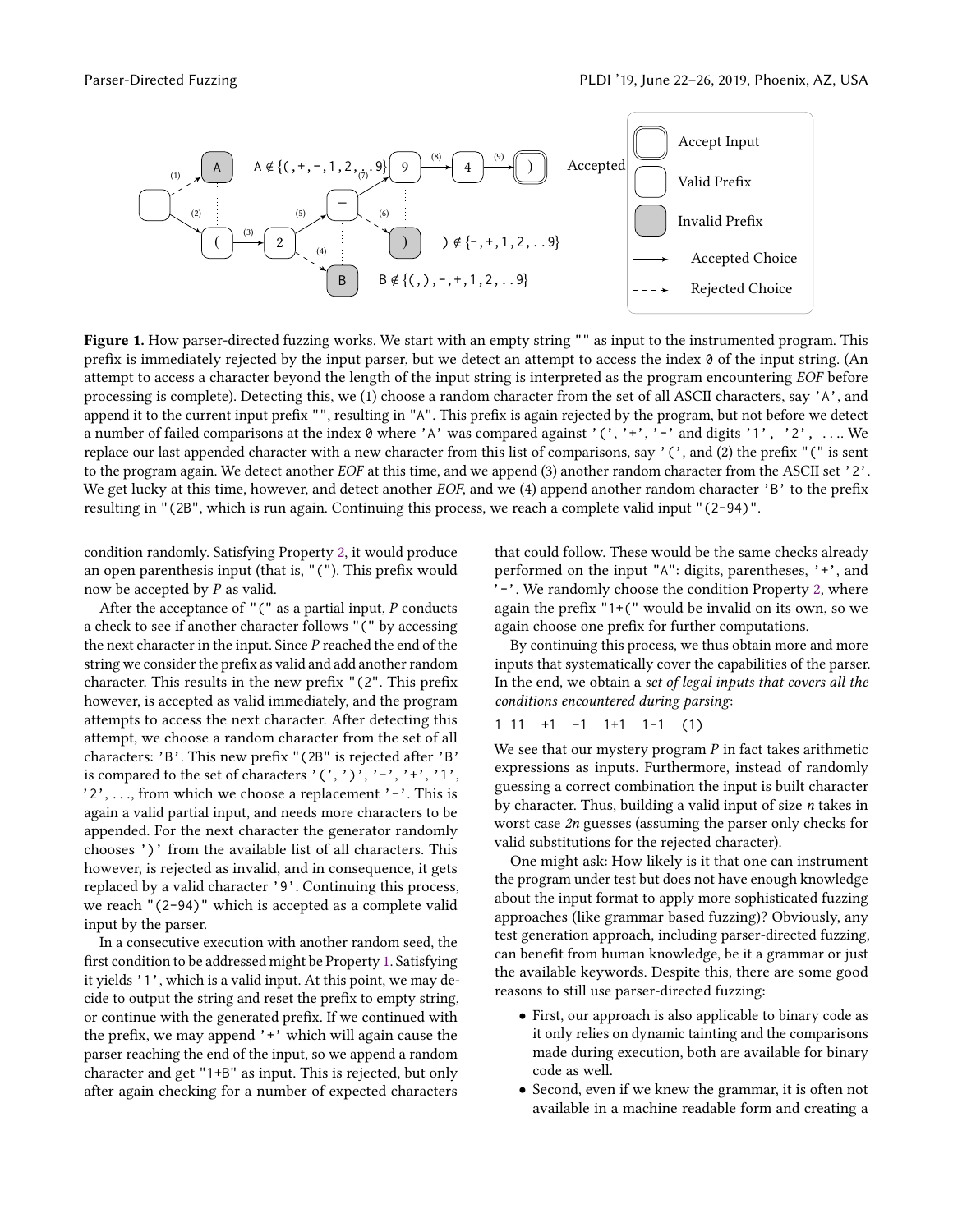correct grammar is a time consuming task. And even if a formal grammar exists, it could contain errors or encode more or less features than implemented in the code. Concluding, parser-directed fuzzing makes it possible to test the code fully automatic and without any prejudice.

### <span id="page-3-0"></span>3 Testing Input Parsers

What we thus introduce in this work is a test generator specifically built to explore input parsers. Our fuzzer combines the best of both lexical and constraint-based approaches: it solves an easy constraint, namely that it replaces the character that was lastly compared with one of the values it was compared to. On the other hand, similar to random fuzzing, parserdirected fuzzing produces new inputs rapidly and verifies the correctness of each input using the program under test. With this method, the search space is reduced significantly. That is, the number of possible replacements at each position of the input is constrained by the comparisons that are made at this position (namely the ones the input parser expects at this index). Identifying a replacement for the last character is computationally cheap, especially compared to full fledged constraint solving. This combination of character replacement and semi-random fuzzing on a small search space makes parser-directed fuzzing efficient and effective compared to its competition.

While the idea is simple in principle, it hides some complexities in practice. For example, consider a simple parenthesis input language which require well-balanced open and close parentheses. For this input language, at each step, a parser would compare the last character of a valid prefix with both '(' and ')'. Hence, to extend the valid prefix say  $"(()("$ , one could choose either ' $('$  or ')'. The problem is that, when one appends an open parenthesis, a corresponding close parenthesis has to be inserted at some point in the future, and given that we are relying on random choice between '(' and ')'. The probability of closing after *n* steps  $^2$  $^2$ is given by  $\frac{1}{n+1}$ . After 100 characters, this probability is about 1%, and continues to decrease as we add more characters. Hence, relying on random choice to get us a valid complete string does not work in practice.

Naively, one could think of using depth- or breadth-first search to explore the possible character replacements. Depthfirst search is fast in generating large prefixes of inputs but may not be able to close them properly as we have seen before, and may therefore get stuck in a generation loop. Breadth-first search on the other hand explores all combinations of possible inputs on a shallow level and is therefore

helpful in closing prefixes (like appending closing parentheses). Generating a large prefix is, however, hard as we have to deal with the combinatorial explosion. A combination of both would be useful for simple input structures but fails for more complex ones as depth-first search might open too many elements that need to be closed that is beyond the capability of the breadth-first search to close within a given computational budget.

pFuzzer uses a heuristic search to guide the input generation through the large search space of possible inputs. It primarily takes structural coverage information into account for deciding which inputs should be executed next. Structural coverage alone though would lead to a kind of depth-first search which would generate large and complex prefixes that are very hard to close and will likely never end up in a valid input. Thus, the heuristic also tries to guide the search to a closing path which will lead to smaller but valid and diverse inputs.

The heuristic value used in pFuzzer is based on branch coverage. However, we do not apply coverage naively but rather combine different perspectives on the covered code to help guidance through the search space based on the context.

### 3.1 Achieving Coverage

Algorithm [1](#page-4-0) sketches the general generation loop of our approach. We start with an empty set that will later contain the branches covered by valid inputs (Line [2\)](#page-4-1). Furthermore we store all non-executed inputs in a priority queue throughout fuzzing (Line [3\)](#page-4-2). The inputs in the queue are primarily sorted based on the heuristic defined in the procedure in Line [47:](#page-4-3) first the number of newly covered lines of the parent is taken (Line [48\)](#page-4-4), then the length of the input is subtracted and two times the length of the replacement is added (Line [49\)](#page-4-5). Using the length of the input avoids a depth-first search based on the coverage as very large inputs have less priority. By using the length of the replacement we can lead the algorithm to more interesting values, e.g. values that stem from string comparisons. Such replacements will likely lead to the complex input structures we want to cover. Furthermore, recursive-descent parsers increase their stack when new syntactical features are discovered (e.g. an opening brace) and decrease their stack on characters that close syntactical features (e.g. a closing brace). Therefore, at Line [50](#page-4-6) we take the average stacksize between the second last and last comparison into account  $3$ , larger stack sizes will give less priority to the input. Finally, we add the number of parents to the heuristic value (Line [50\)](#page-4-6). This number defines how many substitutions were done on the search path from the initial input to the current input. Inputs with fewer parents but the same coverage should be ranked higher in the queue to keep the search depth and input complexity low.

<span id="page-3-1"></span><sup>2</sup>The parenthesis language is an instance of a Dyck path. The number of total paths with 2n steps that stay positive is  $\binom{2n}{n}$ . Out of these, those that end in 0 after 2*n* steps is  $\frac{1}{n+1} {2n \choose n}$ . This is the *n*<sup>th</sup> Catalan number  $C_n$ . Hence, the probability of a closed Dyck path is  $\frac{1}{n+1}$ , which after 100 steps is 1% – We ignore those paths that reached zero and rebounded in both denominator and numerator for convenience.

<span id="page-3-2"></span><sup>&</sup>lt;sup>3</sup>We omit a concrete implementation of AVGSTACKSIZE here to keep the algorithm short.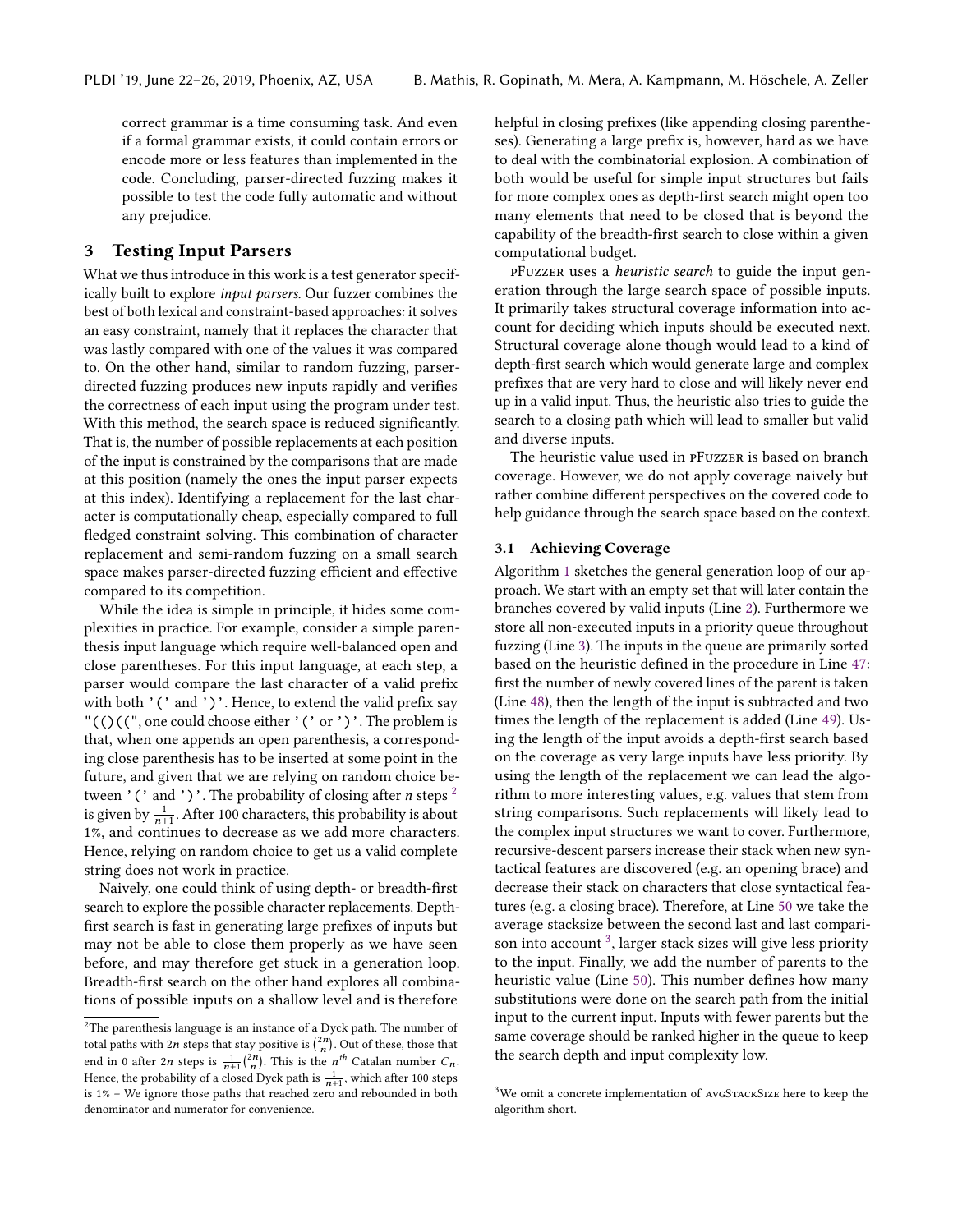<span id="page-4-8"></span><span id="page-4-7"></span><span id="page-4-2"></span><span id="page-4-1"></span><span id="page-4-0"></span>

|     | Algorithm 1 Parser-Directed Fuzzing Algorithm.                          |
|-----|-------------------------------------------------------------------------|
|     | 1: procedure Fuzz                                                       |
| 2:  | $vBr \leftarrow \emptyset$                                              |
| 3:  | $queue \leftarrow empty queue$                                          |
| 4:  | input $\leftarrow$ random character                                     |
| 5:  | $\ell$ lnp $\leftarrow$ input                                           |
| 6:  | while True do                                                           |
| 7:  | valid, comps $\leftarrow$ RUNCHECK(input, vBr, queue)                   |
| 8:  | <b>if</b> not <i>valid</i> then                                         |
| 9:  | valid, comps $\leftarrow$ RUNCHECK(eInp)                                |
| 10: | <b>if</b> not <i>valid</i> <b>then</b>                                  |
| 11: | ADDINPUTS(eInp, branches, vBr, comps)                                   |
| 12: | end if                                                                  |
| 13: | end if                                                                  |
| 14: | $input \leftarrow queue.GET()$                                          |
| 15: | $\ell$ <i>eInp</i> $\leftarrow$ <i>input</i> + random character         |
| 16: | end while                                                               |
|     | 17: end procedure                                                       |
| 18: |                                                                         |
|     | 19: procedure ADDINPUTS(inp, branches, vBr, comps)                      |
| 20: | for all $c$ in comps do                                                 |
| 21: | $cov \leftarrow \text{HEUR}(branches, vBr, inp, c)$                     |
| 22: | $new\_input \leftarrow replace c in inp$                                |
| 23: | add new_input to queue based on cov                                     |
| 24: | end for                                                                 |
|     | 25: end procedure                                                       |
| 26: |                                                                         |
|     | 27: procedure RUNCHECK(inp, vBr, queue)                                 |
| 28: | $(exit, branches, compos) \leftarrow \text{run}(inp)$                   |
| 29: | <b>if</b> $exit = 0 \land (branches \setminus vBr) \neq \emptyset$ then |
| 30: | VALIDINP(inp, branches, vBr, queue, comps)                              |
| 31: | return True, comparisons                                                |
| 32: | else                                                                    |
| 33: | return False, comparisons                                               |
| 34: | end if                                                                  |
|     | 35: end procedure                                                       |
| 36: | 37: procedure VALIDINP(input, branches, vBr, queue, comps)              |
| 38: | PRINT(input)                                                            |
| 39: | $vBr \leftarrow branches \cup vBr$                                      |
| 40: | for all inp in queue do                                                 |
| 41: | $cov \leftarrow \text{HEUR}(inp.branches, vBr, inp, inp.c)$             |
| 42: | reorder inp in queue based on cov                                       |
| 43: | end for                                                                 |
| 44: | ADDINPUTS(input, branches, vBr, comps)                                  |
|     | 45: end procedure                                                       |
| 46: |                                                                         |
|     | 47: procedure HEUR(branches, vBr, inp, c)                               |
| 48: | $cov \leftarrow$ size( <i>branches</i> \ <i>vBr</i> )                   |
| 49: | $cov \leftarrow cov - \text{LEN}(inp) + 2 * \text{LEN}(c)$              |
| 50: | $cov \leftarrow cov - \text{AVGStackSize}( ) + inp_number$              |
| 51: | return cov                                                              |
|     | 52: end procedure                                                       |

Each loop iteration while fuzzing consists of two program executions. First the input without a random extension is executed (Line [7\)](#page-4-7), then the input with random extension is executed (Line [9\)](#page-4-8). We use this technique because the input without extension is generated from an input by replacing the last compared character with one of the characters it was compared to (e.g. Line [22\)](#page-4-9), which means that we would never append a character but always replace the last character of the input. $4$  Therefore, we need to append a new character to the end of the input, and check if it is used in any comparisons—which in turn means that with a high chance all previous characters are valid. On the other hand, if we always append a new character, pFuzzer may be very unlikely to produce a correct input because as soon as the correct replacement was done, a new appended character will make the input invalid again. By running both we can ensure to not get stuck but also find all valid inputs along the search path.

<span id="page-4-9"></span>While looking for inputs that cover new code, we first concentrate on the number of branches that were not covered by any valid input beforehand. Those inputs that cover new branches have a higher priority in the queue. This metric gives the strongest evidence on which input prefixes are the most promising to explore further. As the already covered branches only contain branches covered by valid inputs it does not contain branches of error handling code. Hence, simply taking all covered branches would favor invalid inputs at some point and guide the search to use invalid prefixes. To avoid that the search gets stuck at paths with invalid inputs, we only consider the covered branches up to the last accepted character of the input. In particular, we consider all covered branches up to the first comparison of the last character of the input that is compared in the program.

# 3.2 Making the Input Valid

<span id="page-4-11"></span>As soon as new code is covered the search algorithm needs to "close" the input, i.e. make it valid. This is important as trying to cover as much code as possible with each and every input will lead to very complex inputs that are hard to close, possibly taking hours of search to find the correct sequence of characters that make the input finally valid. Think about a simple bracket parser looking for the first valid input. Say the parser is able to parse different kinds of brackets (round, square, pointed,  $\dots$ ). As we never had any valid input any time a different opening bracket is added, more code would be covered and we might end up generating many different opening brackets, closing them though might be hard as one has to generate at each position the correct counter part for the respective opening bracket. To avoid such a generation loop we count each found new branch only once for each

<span id="page-4-10"></span><span id="page-4-6"></span><span id="page-4-5"></span><span id="page-4-4"></span><span id="page-4-3"></span><sup>&</sup>lt;sup>4</sup>Not all parsers use an EOF check, hence we need the random extension to check if a new character is expected or the substitution was wrong.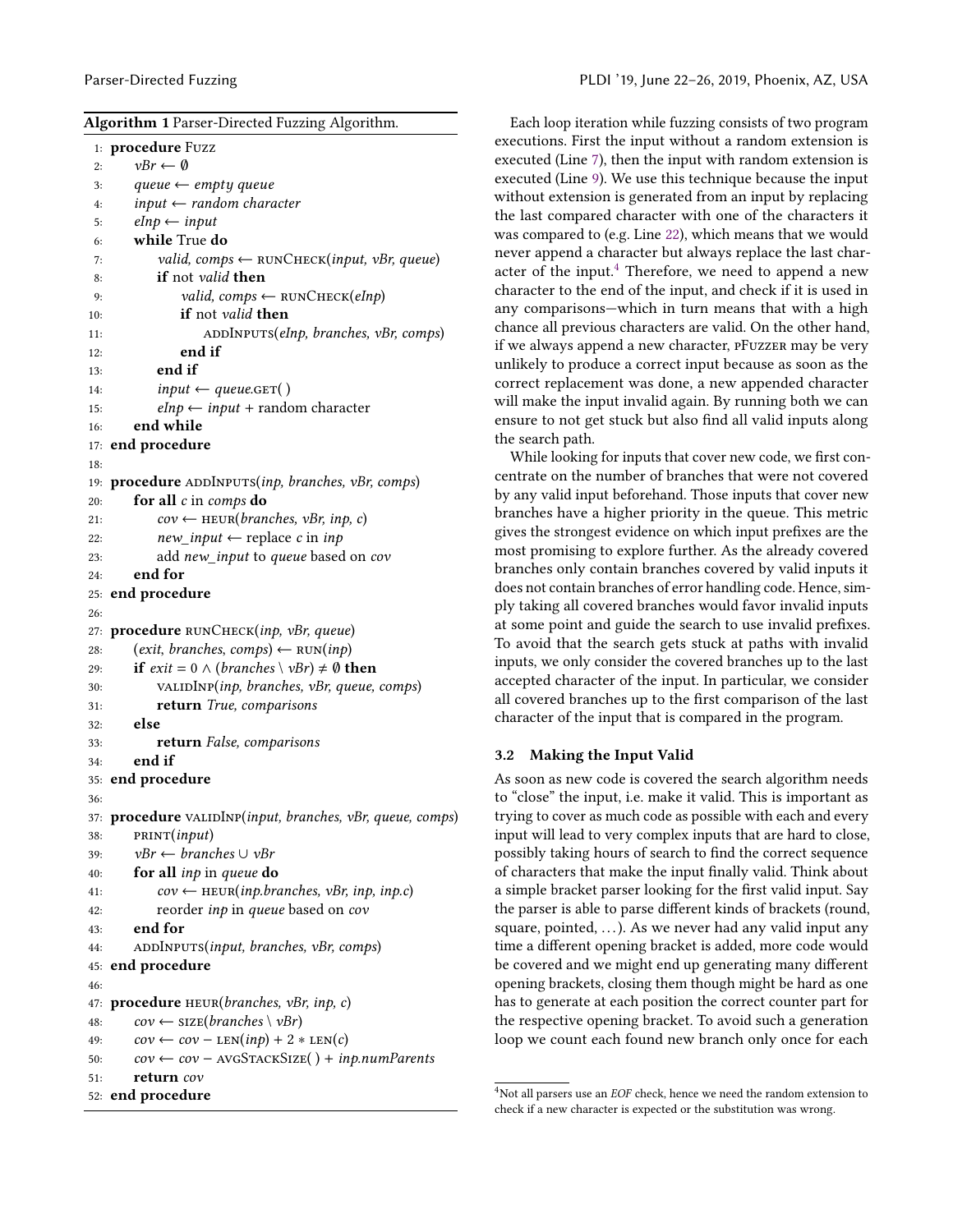input and also taking stack size and input length into account. Hence, we generate small prefixes that are simple to close.

After the first few valid inputs are found, the majority of the code is covered. At this point it gets significantly harder to find characters that help closing an input by just considering the newly covered branches themselves. For example, if we already generated an if()-statement in a valid input beforehand, the code handling the closing brace would have already been covered, we would not see any new coverage on generating another closing brace for an if()-statement. Therefore, we take input length, stack size and number of parents into account to favor those inputs that are less complex and keep the number of opened syntactical features low. This makes it possible to leave coverage plateaus in the search space since often a closing character would for example lead to a lower stack. Finally, to avoid generation of inputs that cover the same path as already generated inputs, pFuzzer keeps track of all paths that were already taken (based on the non-duplicate branches) and ranks inputs based on how often they executed on the same path, ranking those highest that cover new paths.

After an input was closed and covered new branches in the code, all remaining inputs in the queue have to be reevaluated in terms of coverage. Due to the large search space, re-running all inputs again on the subject under test takes too much time. A faster way is storing all relevant information to compute the heuristic along with the already executed input, and simply re-calculating the heuristic value again (e.g. the loop at Line [40\)](#page-4-11).

### <span id="page-5-0"></span>4 Implementation

We have implemented our approach in a fuzzing tool called pFuzzer. pFuzzer takes as input a C program, which it compiles and instruments using LLVM. The instrumentation serves the purpose of parser-directed fuzzing in that it (1) dynamically taints input characters and derived values throughout execution. When read, each character is associated with a unique identifier; this taint is later passed on to values derived from that character. If a value is derived from several characters, it accumulates their taints. Runtime conversion functions such as strcpy() are wrapped such that the taints automatically propagate correctly. Any comparisons of tainted values (mostly character and string comparisons) are (2) tracked as well.

To drive the test generation heuristics, the instrumentation also tracks function and branch coverage, specifically (3) the sequence of function calls together with current stack contents, and (4) the sequence of basic blocks taken. pFuzzer is not optimized for speed, and thus its instrumentation adds considerable overhead; as a rule of thumb, executions are slowed down by a factor of about 100. All the collected information is saved after program execution, and then drives test generation for the next program run as detailed in Section [3.](#page-3-0)

# <span id="page-5-1"></span>5 Evaluation

We evaluated the performance of pFuzzer against KLEE and AFL. We evaluated the fuzzers on two aspects:

- Code Coverage. The first measure we look at is the code coverage obtained, i.e. how many of the branches in the subject programs would actually be taken. Code coverage is a common metric in testing and test generation; generally speaking, covering a piece of code is necessary to uncover errors in this very code.
- Input Coverage. The second measure we look at is input coverage obtained, i.e. how many aspects of the input language are actually covered. To this end, we measure how many different tokens are produced and what the characteristics of these tokens are. In general, coverage of input language features is necessary to trigger functionality associated with these features.

#### <span id="page-5-2"></span>5.1 Evaluation Setup

Table 1. The subjects used for the evaluation.

| Name             |            | Accessed Lines of Code |
|------------------|------------|------------------------|
| <b>INIH</b>      | 2018-10-25 | 293                    |
| <b>CSVPARSER</b> | 2018-10-25 | 297                    |
| cISON            | 2018-10-25 | 2,483                  |
| <b>TINYC</b>     | 2018-10-25 | 191                    |
| <b>MIS</b>       | 2018-06-21 | 10,920                 |
|                  |            |                        |

For our evaluation, we use five input parsers with increasing input complexity, summarized in Table [1.](#page-5-2) [5](#page-5-3) Starting with the simple input formats  $INI$  [\[3\]](#page-12-4) and  $CSV$  [\[20\]](#page-12-5), we also test the tools on json [\[10\]](#page-12-6),  $TINYC$  [\[22\]](#page-12-7) (a subset of C) and MJs [\[6\]](#page-12-8) (a subset of JavaScript). We set up all programs to read from standard input (a requirement for AFL), and to abort parsing with a non-zero exit code on the first error (a requirement for pFuzzer). Furthermore, we disabled semantic checking in mjs as this is out of scope for this paper.

AFL is run with the standard configuration. As we cannot change the CPU scaling policy on our computing server, AFL\_SKIP\_CPUFREQ is enabled. Since AFL requires a valid input to start with but we want to evaluate the ability of all tools to generate valid inputs without program specific knowledge, we give AFL one space character as starting point. This character is accepted by all programs as valid while still being generic enough such that we think AFL is in no advantage compared to KLEE and pFuzzer not having any input to start with. KLEE is run with the uclibc, posix-runtime, and optimization options enabled. Furthermore, we run KLEE to only output values if they cover

<span id="page-5-3"></span> $5$ As pFuzzER is a research prototype and thus we want to keep the engineering effort reasonable, we restrict ourselves to randomly selected recursive descent parsers implemented in C as we need to special handle some library functions (like strcmp()).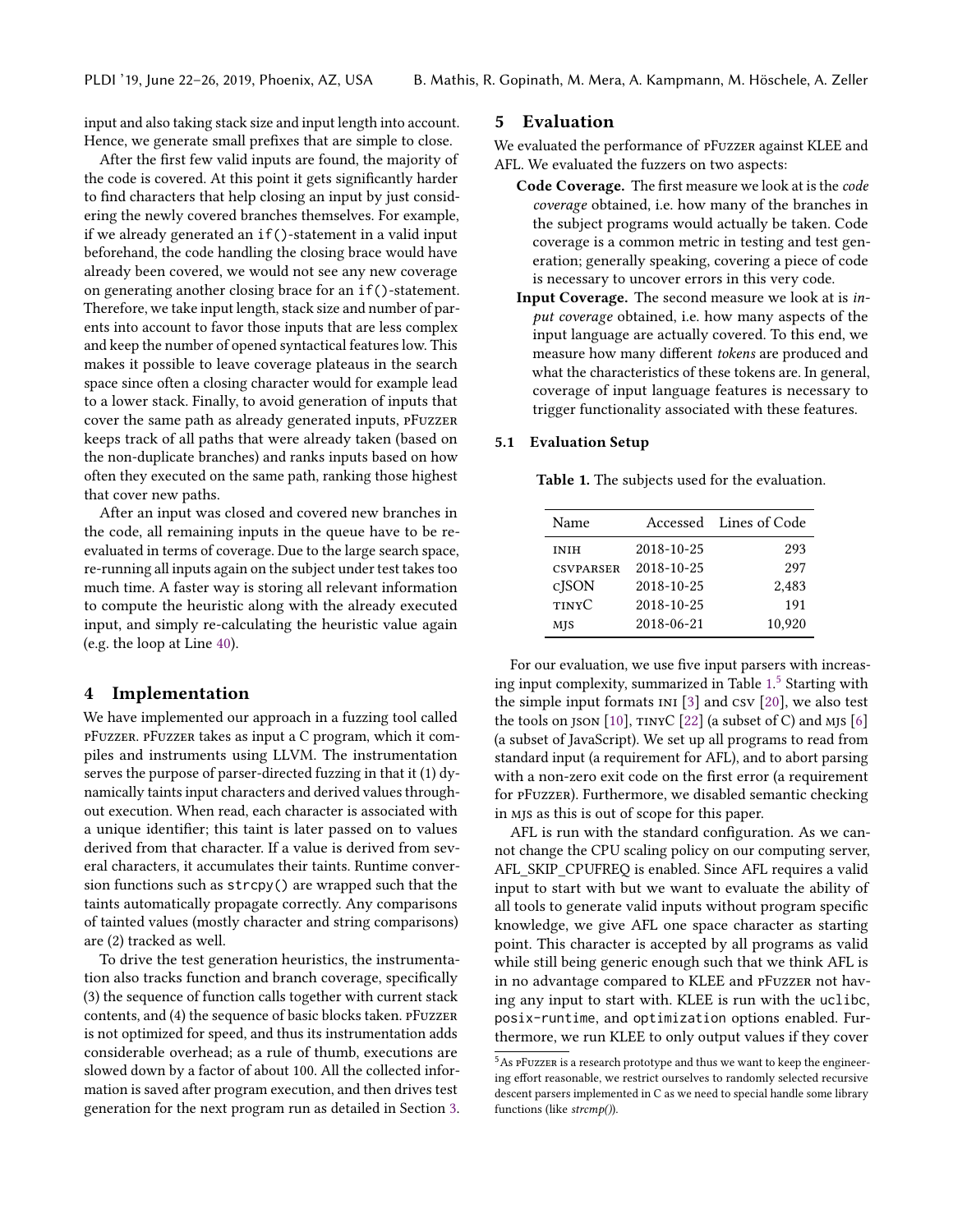new code (otherwise KLEE would produce millions of test inputs, for which calculating the coverage would take weeks and is therefore out of scope for this paper). For AFL and KLEE, we determine the valid inputs by running the programs under test and checking the exit code (non-zero means invalid input); pFuzzer by construction only outputs valid inputs that cover new code.

Test generation for complex subjects needs time. All tools were run for 48 hours on each subject in a single-core thread on Intel processors with 3.3GHz running Ubuntu 14.04.5 in the KLEE Docker container. All tests were run three times; we report the best run for each tool.

### 5.2 Code Coverage

A general measure to assess the quality of the test suite is code coverage. This metric is used to predict the general chance of a set of tests to find an error in the program. It is important to note that coverage of code is first and foremost a necessity to find bugs in this code. To use it as a universal measure for test quality, one must assume that bugs are distributed evenly across code, and that all bugs are equally likely to be triggered, which typically is not the case.

<span id="page-6-0"></span>

Figure 2. Obtained coverage per subject and tool.

Figure [2](#page-6-0) shows the coverage of the valid inputs generated by each tool. Each input is parsed; TINYC and MJS also execute the program. We use gcov to measure branch coverage. All subjects may also contain to some extent code that is used for parsing from a different input source, printing or even generating (e.g. cJSON also functions as a library which contains code to generate a json object). Since it is not always clear which code can be covered and all tools run on the same code, we decided to leave those artifacts in even though they cannot be covered. All tools can still be compared on each individual subject. In one case, we manually fixed an input  $while(9)$ ; to while(0); to avoid an infinite loop during the execution of the generated test input.<sup>[6](#page-6-1)</sup>

csv and ini. Starting with the least complex input structures, csv and INI, we can see that AFL performs better than pFuzzer in terms of coverage. For both subjects AFL has a high advantage: it is random, shallow, and fast. Therefore, it is able to generate many different characters in a short time, almost all of which are accepted by INI and CSV. For both subjects, covering all combinations of two characters achieves perfect coverage. As an example, one of the most challenging structures in the inputs of those parsers is the section delimiter in INI which needs an opening bracket followed by a closing bracket. Between those, any characters are allowed. Hence, generating such valid inputs for those subjects is easy. AFL is in advantage here as all those properties are easy to reach and can be covered by exploring the input space randomly. pFuzzer performs worse here as in some circumstances semantic properties of the input are checked, or non-printable characters are used in comparisons which are not covered by our comparison extraction yet.

json. For json, both KLEE and AFL obtain a higher coverage than pFuzzer, which misses the one feature set of the conversion of UTF16 literals to UTF8 characters. The problem is that the developers of the parser rely on an implicit information flow and we currently do not handle them, because naively tainting all implicit information flows can lead to large overtainting [\[21\]](#page-12-9).<sup>[7](#page-6-2)</sup> Therefore, we never reach the parts of the code comparing the input with the UTF16 encoding. Nonetheless, in contrast to AFL, pFuzzer is able to generate keywords such as true, false and null, and cover the associated code.

tinyC. On tinyC, pFuzzer is actually able to generate inputs that cover more code than AFL. The reason for this lies in the complexity yet simplicity of the implementation of tinyC: the subject accepts rather simple inputs (like simple arithmetic expressions) but they cover only a small part of the code and this coverage is easily achieved. To go beyond these easy to reach code parts, one has to generate more complex structures like loops and branching statements, which parserdirected fuzzing can do.

mjs. For mjs, AFL achieves a much higher code coverage than pFuzzer. KLEE, suffering from the path explosion problem, finds almost no valid inputs for mjs. Examining code coverage, we found that AFL mostly covers code triggered by single characters or character pairs. Again, as with TINYC,

<span id="page-6-1"></span><sup>&</sup>lt;sup>6</sup>Such infinite loops would normally be addressed by implementing a timeout; however, gcov loses all coverage information when the program under test is interrupted. AFL also generates an input that triggers a hang in TINYC. As this is an if-statement which should actually terminate, we are not able to fix the hang.

<span id="page-6-2"></span> $7$ For example: the program may read the input character by character in a loop header and processes it in the loop body. All values in the loop body would be tainted, leading to an over-approximation of taints.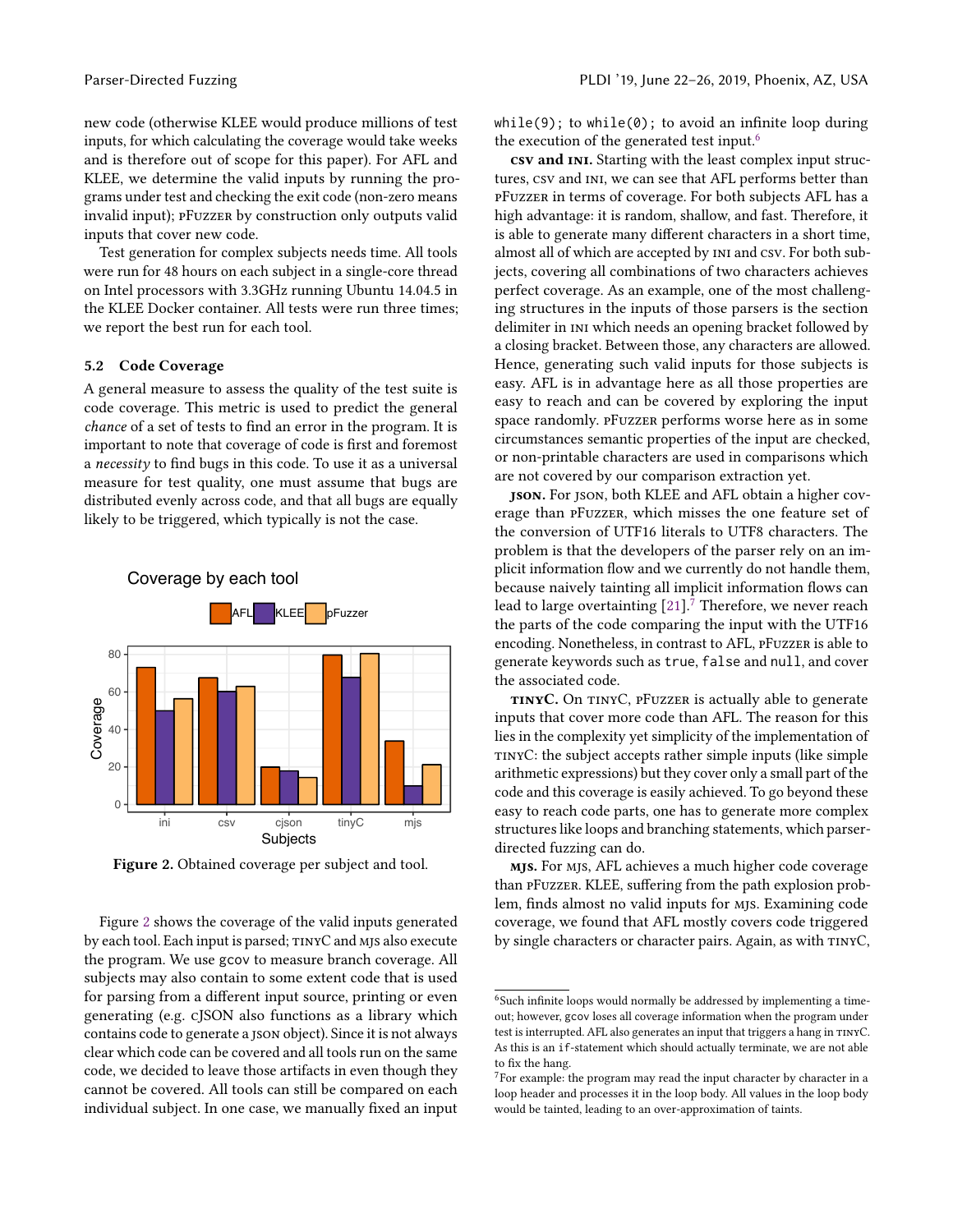those parts of the code that require very specific sequences of characters to make the input valid are not covered by AFL.

Summarizing, AFL achieves its coverage by brute force, trying out millions of different possible inputs, generating 1,000 times more inputs than pFuzzer. Thus, if one wants to cover shallow code, AFL is the tool to choose.

AFL quickly covers code that is easy to reach.

However, our manual coverage investigation also shows that as soon as it comes to more structured parts in the program, both AFL and KLEE fail to generate inputs that are able to cover them. Therefore, in the next section, we attempt to capture the input features that characterize these structured parts.

### 5.3 Input Coverage

In parser code, uncovered parts often are specific language constructs that are optional and need to be specifically tested. Think about TINYC: whatever input is given, it must contain at least one expression, therefore expressions are tested in depth anyway. Constructing a valid while loop on the other hand, requires two elements:

- The while keyword itself. Such a long keyword is hard to generate by pure chance—even if a fuzzer would generate letters only, the chance for producing it would be only 26<sup>5</sup>, or 1 in 11 million. Guidance by code coverage, as implemented in AFL, does not help here, as all five characters take the exact same path through the program.
- The elements following the while keyword also must be produced—i.e., a parenthesized expression and at least an empty statement.

To assess input quality, we evaluate the variety of tokens generated by each approach—notably, what kind of tokens each of the approaches would be able to generate in its valid inputs. To this end, we first collected all possible tokens by checking the documentation and source code of all subjects and then checked how many different tokens appear in each subject. Tables [2,](#page-7-0) [3](#page-7-1) and [4](#page-7-2) contain the numbers of possible tokens per length and for each length a set of examples. Strings, numbers and identifiers are classified as one token as they can consist of many different characters but will all trigger the same behavior in the program. Any non-token characters (e.g. whitespaces) are ignored from the count.

<span id="page-7-0"></span>Table 2. json tokens and their number for each length.

|  | Length # Examples                |
|--|----------------------------------|
|  | $1 \ 8 \ \{ \}$ [ ] - : , number |
|  | 2 1 string                       |
|  | 4 2 null true                    |
|  | 5 1 false                        |

Our results are summarized in Figure [3,](#page-8-1) presenting the different tokens generated for INI, CSV, JSON, TINYC, and MJS.

INI and csv have few tokens; on INI, KLEE fails to detect an opening and a closing bracket. Those are used to define a section.

json has a structured input format, posing first challenges for test generators. As we can see from Table [2,](#page-7-0) AFL misses all json keywords, namely true, false and null. This supports the assumption that the random exploration strategy of AFL has trouble finding longer keywords. KLEE, however, is still able to cover most of the tokens; only a comma is missing. As KLEE works symbolically, it only needs to find a valid path with a keyword on it; solving the path constraints on that path is then easy. pFuzzer, by contrast, is able to cover all tokens, more than the other tools.

<span id="page-7-1"></span>Table 3. TINYC tokens and their number for each length.

| Length # Examples                                  |
|----------------------------------------------------|
| 1 11 $\leftarrow$ + -; = { } [ ] identifier number |
| $2 \quad 2 \quad \text{if do}$                     |
| 4 1 else                                           |
| 5 1 while                                          |
|                                                    |

TINYC comes with few tokens, but a number of keywords, listed in Table [3.](#page-7-1) As shown in Figure [3,](#page-8-1) simple constructs needing only one or two characters are easy to generate for AFL; the semi-random approach eventually guesses the correct characters and their respective ordering. KLEE does not find any keyword. pFuzzer is still able to cover 86% of all tokens, missing only the do and else token. AFL still covers 80% of all tokens but also misses a while token; and while KLEE covers 66% of all tokens, it only covers short ones, missing all keywords of tinyC.

<span id="page-7-2"></span>Table 4. mjs tokens and their number for each length.

|              |   | Len $#$ Examples                                   |
|--------------|---|----------------------------------------------------|
| $\mathbf{1}$ |   | 27 $\{ \lceil$ ( + & ? identifier number           |
| 2            |   | $24$ += == ++ /= &=  = != if in string             |
| 3            |   | $13 == != << = >> for try let$                     |
| 4            |   | $10 \implies \geq \geq 1$ true null void with else |
| 5            | 9 | false throw while break catch                      |
| 6            |   | 7 return delete typeof Object                      |
| 7            | 3 | default finally indexOf                            |
| 8            |   | 3 continue function debugger                       |
| 9            |   | 2 undefined stringify                              |
| 10           |   | 1 instanceof                                       |

mjs is our most challenging test subject, and it continues the trends already seen before. As shown in Figure [3,](#page-8-1) KLEE mostly fails, whereas AFL can even generate short keywords.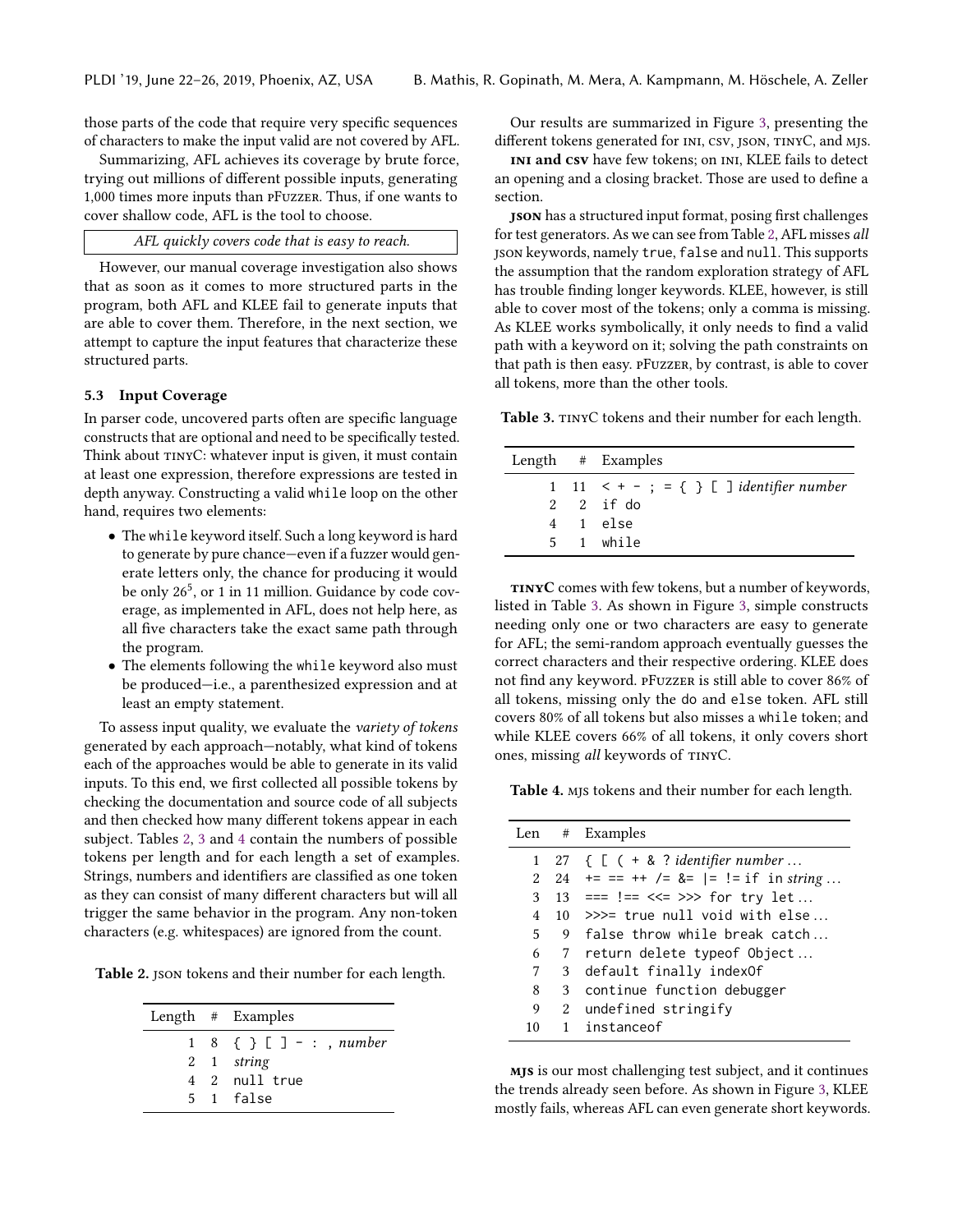<span id="page-8-1"></span>

Figure 3. The number of tokens generated grouped by token length for INI, CSV, JSON, TINYC and MJS.

Being able to produce a for deserves a special recommendation here, as a valid for loop needs the keyword for, an opening parenthesis, three expressions ending with a semicolon and a closing brace. As it comes to longer tokens and keywords, AFL is quickly lost, though; for instance, it cannot synthesize a valid input with a typeof keyword. pFuzzer synthesizes a full typeof input and also covers several of the longer keywords, thus also covering the code that handles those keywords.

Summing up over all subjects, we see that for short tokens, all tools do a good job in generating or inferring them. The exception is KLEE on mjs, which results in a lower average number:

```
Across all subjects, for tokens of length \leq 3,
AFL finds 91.5%, KLEE 28.7%, and pFuzzer 81.9%.
```
The longer the token, though, the smaller the chance of either AFL or KLEE finding it. pFuzzer, on the other hand, is able to cover such keywords and therefore also the respective code handling those keywords.

```
Across all subjects, for tokens of length > 3,
AFL finds 5%, KLEE 7.5%, and pFuzzer 52.5%.
```
This is the central result of our evaluation: Only parserdirected fuzzing is able to detect longer tokens and keywords in the input languages of our test subjects. By extension, this means that only pFuzzer can construct inputs that involve these keywords, and that only pFuzzer can generate tests that cover the features associated with these keywords.

At this point, one may ask: Why only 52.5% and not 100%? The abstract answer is that inferring an input language from a program is an instance of the halting problem, and thus undecidable in the first place. The more concrete answer is that our more complex subjects such as TINYC and MJS

make use of tokenization, which breaks explicit data flow, and which is on our list of challenges to address (Section [7\)](#page-10-0). The final and pragmatic answer is that a "better" technique that now exists is better than an "even better" technique that does not yet exist—in particular if it can pave the way towards this "even better" technique.

# <span id="page-8-0"></span>6 Related Work

# 6.1 Fuzzing Techniques

Fuzzing was introduced by Miller et al. [\[26\]](#page-12-10) for evaluating the robustness of UNIX utilities against unexpected inputs. The main difference between fuzzing and other blackbox test generation methods is that fuzzing relies on very weak oracles—checking only for crashes or hangs, which lets it explore the input space automatically. Miller used a simple random character generator to generate inputs to the programs under test, varying both input length and content randomly. However, this kind of simple fuzzing is ineffective against programs that expect structured inputs such as interpreters and compilers. Hence practitioners rely on different techniques to generate syntactically valid (or near valid) inputs. These techniques are commonly classified as blackbox techniques, whitebox techniques, and their hybrids [\[24\]](#page-12-11).

# 6.1.1 Blackbox Fuzzing

Blackbox fuzzing techniques generate input data given some information about the data, ignoring the program under test. These include mutational approaches and generational approaches [\[27\]](#page-12-12). Mutational fuzzing approaches [\[37\]](#page-12-1) start with a few sample inputs, and rely on simple mutations such as byte swaps or character insertion to generate new inputs. These techniques hope to explore the input regions close to the mutation, by maintaining the global structure but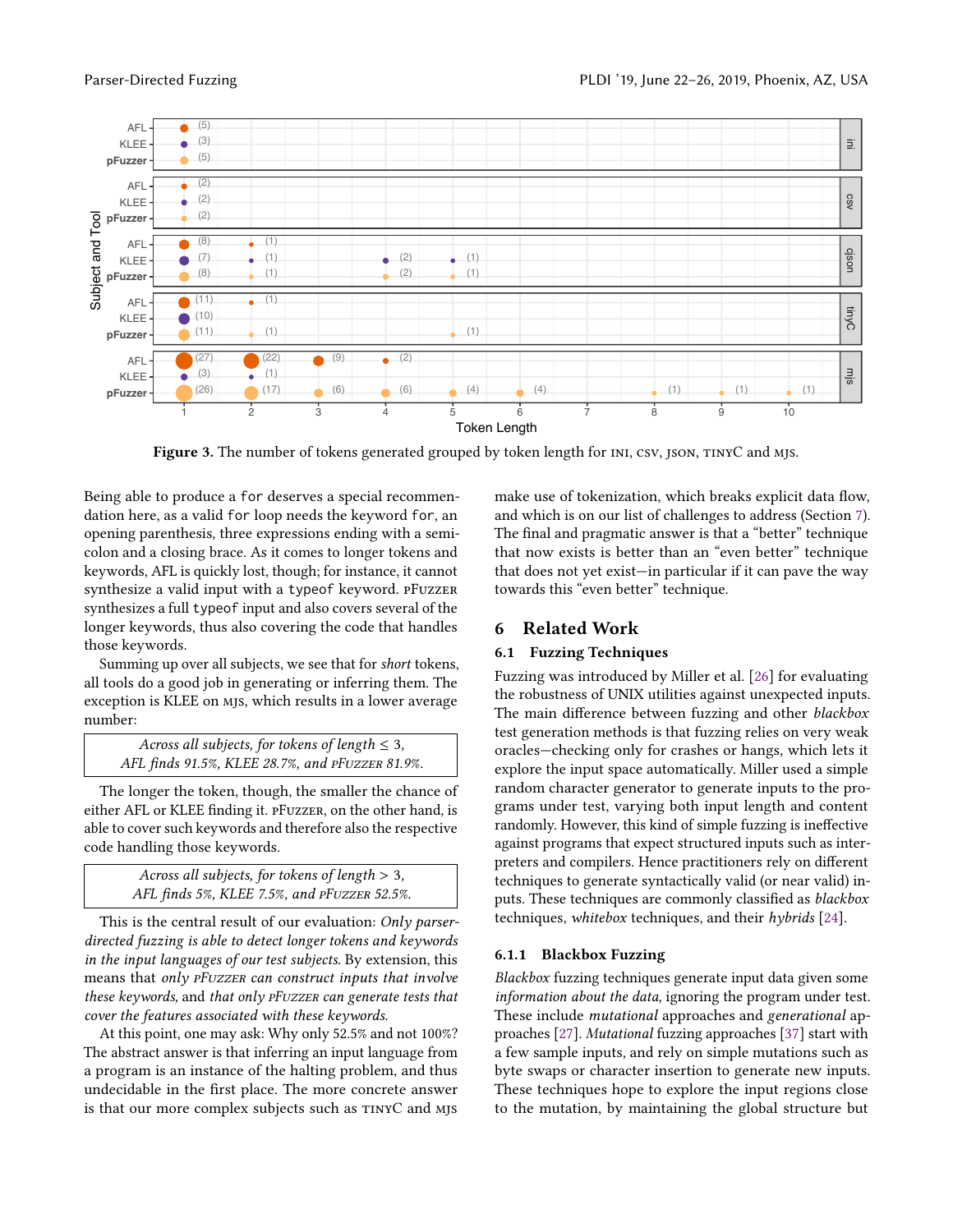varying the local structure sufficiently. These mutations may be evolved based on some fitness function to ensure better exploration of input space.

Generational approaches rely on some formal input specification such as the input grammar or a data model to generate valid inputs [\[34\]](#page-12-13). Test case generation using grammars has been used for compiler testing [\[4,](#page-12-14) [17\]](#page-12-15) from very early on. One of the problems with simple generational approaches has been the unavailability of input models. Another is that simple input models may not adequately capture all constraints. A promising approach is to learn the model [\[1\]](#page-12-16) and constraints [\[32\]](#page-12-17) from a sample corpus.

#### 6.1.2 Whitebox Fuzzing

Whitebox fuzzing techniques make use of program code. Whitebox fuzzing techniques are again classified into those that rely on dynamic execution of program, and those that rely on symbolic execution of the program.

In the dynamic execution approach, the program is typically instrumented such that the path taken by an execution for a sample input can be observed. The sample input is then mutated [\[37\]](#page-12-1), and mutations that take previously unseen paths are given higher preference for further exploration. The input mutation may be guided [\[8\]](#page-12-18) using dynamic taints [\[2,](#page-12-19) [11,](#page-12-20) [12\]](#page-12-21), and constraint negation of executed paths.

In the symbolic execution approach, the program is symbolically executed to infer constraints on inputs; a constraint solver then generates inputs satisfying them. SAGE [\[13\]](#page-12-22), was one of the first whitebox fuzzers, and uses symbolic execution and constraint solving to generate outputs for fuzzing (Sage also relies on seed samples and their executions [\[14\]](#page-12-23) for the initial collection of constraints). Another is Mayhem [\[7\]](#page-12-24) by Cha et al. that won the DARPA Cyber Grand Challenge in 2016. Mayhem prioritizes the paths where memory access to symbolic addresses that can be influenced by user input is identified, or symbolic instruction pointers are detected. A similar approach is concolic execution and hybrid concolic execution which relies on fuzzing for initial exploration but shifts to symbolic execution for resolution of checksums and magic bytes [\[25,](#page-12-25) [36\]](#page-12-26).

### 6.1.3 Hybrid Fuzzing

With Hybrid fuzzing techniques, researchers try to infer a program model [\[31\]](#page-12-27) or input grammar from either observing the behavior of the program on multiple inputs, using formal approaches [\[1\]](#page-12-16), machine learning based on previously available corpus [\[9,](#page-12-28) [15\]](#page-12-29), or observing and summarizing the program execution [\[19\]](#page-12-30).

The main difference we have with these tools is that they rely on a previously existing corpus of valid inputs for the model generation. The problem with this approach is that, the available inputs often encode assumptions about the program behavior which need be neither correct nor complete. It is precisely these assumptions that we seek to avoid with parser-directed fuzzing.

We note that there has been a number of fuzzers that specifically target parsers [\[16\]](#page-12-31), especially interpreters and compilers [\[18,](#page-12-32) [35\]](#page-12-33), and special purpose parsers can often incorporate domain knowledge to obtain better results.

#### 6.2 Specific Fuzzing Tools

We compare with specific state-of-the-art competitors.

Driller [\[30\]](#page-12-34) attempts to combine the advantages of symbolic execution with those of fuzzing. It relies on fuzzing to explore the input space initially, but switches to symbolic execution when the fuzzer stops making progress—typically, because it needs to satisfy input predicates such as magic bytes.

Driller uses symbolic execution and is vulnerable to the combinatorial path explosion [\[8\]](#page-12-18) when trying to reach deep program states. Since pFuzzer does not use symbolic execution, pFuzzer does not suffer from this problem and may be able to achieve deeper coverage.

VUzzer [\[28\]](#page-12-35) relies on the key observation that fuzzing can be aided by a feedback loop from control and data flow application features. VUzzer uses taint analysis to infer type of data and offsets in input, which relates to branches. These specific offsets and values are prioritized for mutation. One of the problems with VUzzer is that the position of magic bytes is fixed – the offsets are inferred statically. That is, VUzzer can not deal with magic bytes whose location may be different in different input files [\[8\]](#page-12-18).

VUzzer is similar to pFuzzer in that it tracks both taint information and character comparisons. However, unlike VUzzer, the taint information and character comparison information in pFuzzer is collected and used dynamically. Secondly, unlike VUzzer, pFuzzer does not require an initial set of seed inputs to operate.

Steelix [\[24\]](#page-12-11) is another mutation based fuzzer. It improves upon the state of the art by adding a comparison progress feedback. The comparison progress can avoid problems with multi-byte string comparisons by providing progress information on the string being composed.

pFuzzer uses an approach similar to Steelix's comparison progress. The main difference from Steelix is that the mutations for Steelix is primarily random, with local exhaustive mutations for solving magic bytes applied only if magic bytes are found. pFuzzer on the other hand, uses comparisons as the main driver. The mutations always occur at the last index where the comparison failed.

AFL [\[37\]](#page-12-1) is a coverage-guided mutational fuzzer that can achieve high throughput. In the absence of instrumentation, it is also able to gracefully degrade to naive fuzzing using blind exploration of input space. The effectiveness of AFL depends highly on initial seed inputs, which it uses to explore the input subspace near the given samples.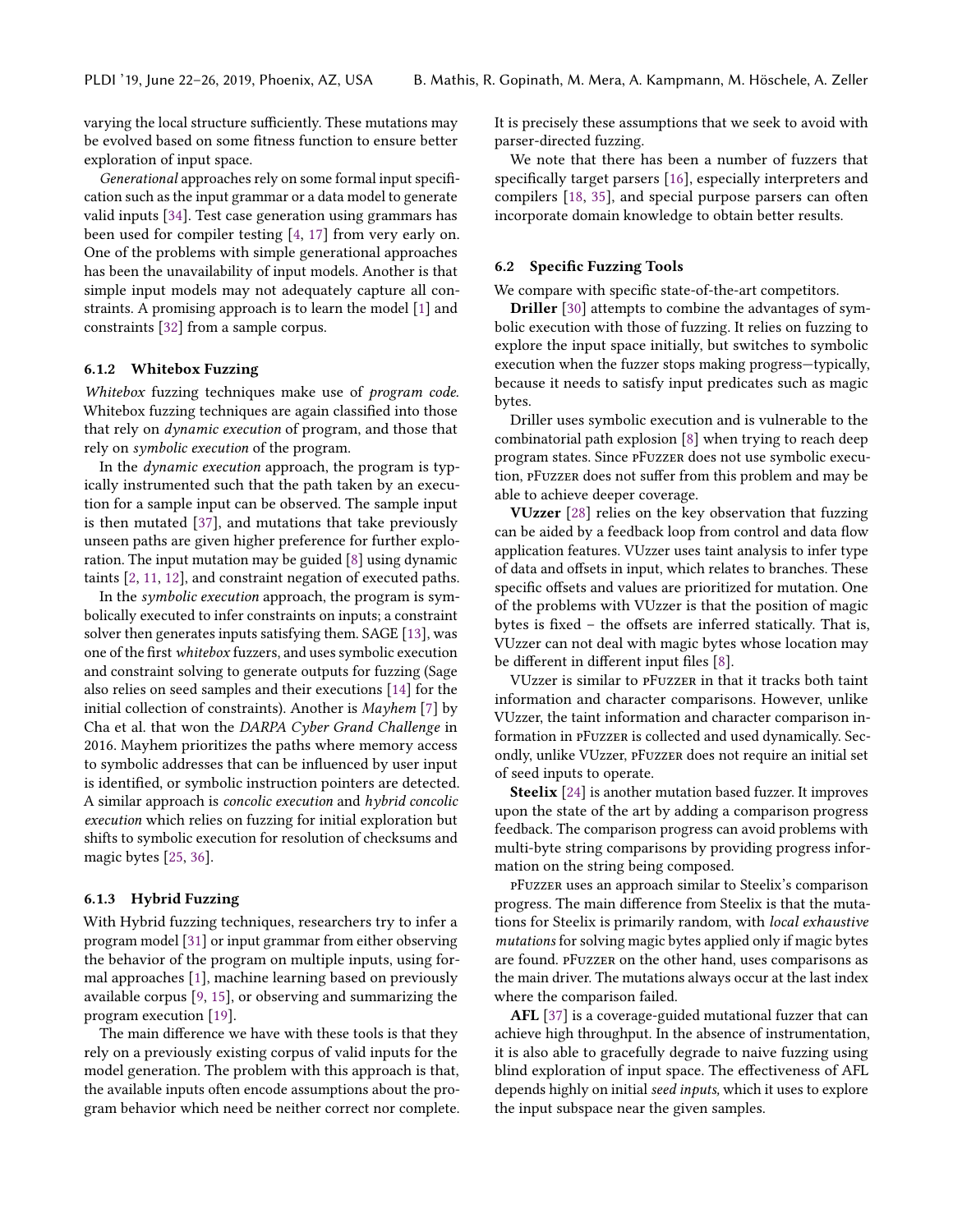AFL requires less overhead than pFuzzer since the only instrumentation it requires is tracking coverage. Nonetheless, pFuzzer improves upon AFL in numerous ways. First, pFuzzer leverages taint tracking and character comparison tracking to bypass the requirement of initial seed samples. Second, the mutations produced by pFuzzer are driven by parser behavior, compared to the blind mutations by AFL.

AFL-CTP [\[23\]](#page-12-36) is a transformation pass that converts calls of strcmp() and memcmp() to nested if-statements to help the coverage guidance of AFL. For  $stremp()$  and  $mememp()$ AFL gets no coverage feedback until they report a match. Splitting the comparison in if -statements makes it possible to achieve new coverage on each matching character or byte.

The approach only transforms calls with argument size known at compile time (i.e. one argument must be a string literal for strcmp() respectively the number of compared bytes must be a constant for memcmp()). In our subjects most of the string comparisons do not fulfill this requirement, but even if it was possible to drop this condition, in many parsers code is heavily reused, i.e. different keywords are parsed with the same code and the same comparison function is called for different keywords. Hence, prefixes of different keywords are indistinguishable regarding coverage: the prefix wh of the while keyword would produce the same coverage as the prefix fo of the for keyword. pFuzzer, on the other hand, monitors the calls to strcmp() dynamically and therefore recognizes the different comparisons made, hence it is able to find and use the different keywords. If indeed it is possible to transform strcmp() and memcmp() in such a way that for different keywords AFL recognizes new coverage, AFL might be able to achieve similar results in terms of token coverage as pFuzzer does at the moment.

Angora [\[8\]](#page-12-18) is a mutation based fuzzer that improves upon AFL. It incorporates byte-level taint tracking, contextsensitive branch coverage (that can distinguish different program states reached), and type and shape inference and uses search based gradient descent for help with checksum resolutions. Of all the fuzzers, Angora is closest in approach to pFuzzer.

We believe that Angora's technique is relatively heavyweight in comparison to pFuzzer. This can be seen in [\[8\]](#page-12-18) Section 5.6, where the authors say that "Angora runs taint tracking once for each input, and then mutates the input and runs the program many times without taint tracking". Each time a new branch is detected with an input, Angora runs the taint tracking, along with possibly thousands of runs without taint tracking again until it hits on a new branch (Algorithm 1, Line 16 [\[8\]](#page-12-18)).

pFuzzer improves upon Angora in multiple ways.[8](#page-10-1) First, unlike Angora, which tries to solve the complete path constraints, pFuzzer is only interested in generating inputs that

can pass a specified parser. Further, pFuzzer employs light weight analysis of character comparisons to determine the mutation, while Angora uses search based on gradient descent, which is more heavy weight. Further, pFuzzer uses a simple (mostly) monotonic increase in the input string length, which means that only the last few (often a single) characters need to be mutated for further exploration. This reduces the computational expenditure significantly.

At the end of this comparison, let us point out that while each approach has their specific strengths and weaknesses, they may well complement each other. A pragmatic approach could be to start fuzzing with a fast lexical fuzzer such as AFL, continue with syntactic fuzzing such as pFuzzer, and solve remaining semantic constraints with symbolic analysis.

# <span id="page-10-0"></span>7 Limitations and Future Work

While our approach surpasses the state of the art, it leaves lots of potential for further improvement, addressing the challenges of even more complex languages. Our future work will address the following topics:

### 7.1 Table-Driven Parsers

Our current implementation is limited to recursive-descent parsers. The coverage metric will not work on table-driven parsers out of the box as such a parser defines its state based on the table it reads rather the code it is currently executing. This is an obvious, yet not severe limitation. First, the coverage metric still works as a general guidance—instead of code coverage, one could implement coverage of table elements. Thus, the general search heuristic would still work especially as the implicit paths and character comparisons do also exist in a table driven parser. Second, recursive descent parsers, especially those produced by hand are one of the most common types of parsers. A cursory look at the top 17 programming languages in Github [\[29\]](#page-12-37) shows that 80% of them have recursive descent parsers. Finally, tables for a table driven parser are almost always generated using parser generators such as Yacc and Antlr. Hence, a grammar is already available, and one can thus apply grammar-based fuzzing for superior coverage of input features. Table driven parsers thus make a formidable challenge, but more from an intellectual viewpoint than a practical one.

#### 7.2 Tokenization

A second limitation is loss of taint information during tokenization. Programs that accept complex input languages often have a lexical phase where a light weight parser that accepts a regular language is used to identify logical boundaries in the incoming character stream, and split the character stream into tokens. This can happen either before the actual parsing happens or, as in tinyC and mjs, interleaved with the parsing, where the lexer is activated each time a new token is required by the parser.

<span id="page-10-1"></span> $8$  Angora is unavailable at this time, and a number of its technical details can only be guessed at.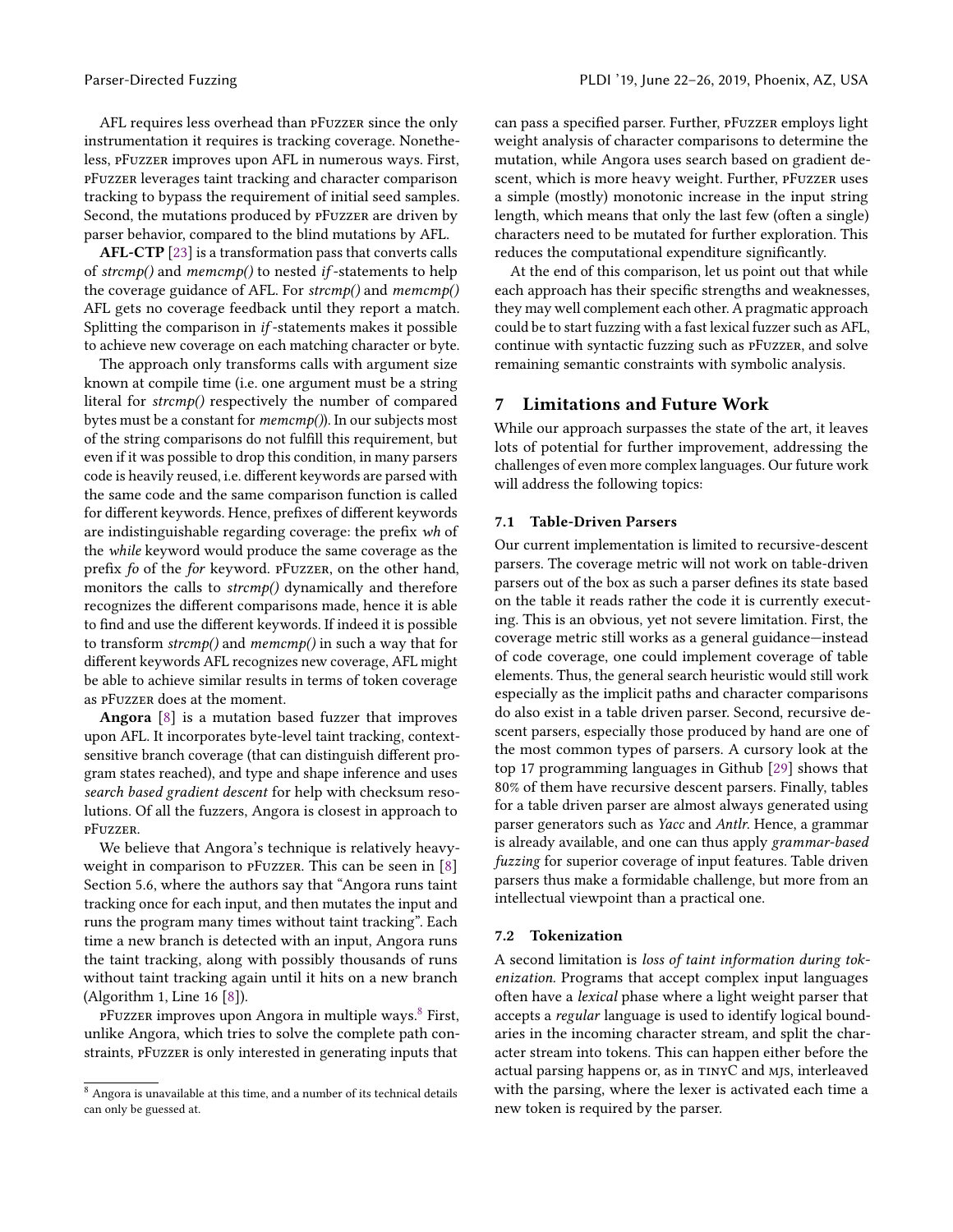The problem with tokenization is that tokens represent a break in data flow. For example, consider this fragment that generates a token LPAREN:

```
if (next_{char}) == '(')return LPAREN;
```
The token LPAREN is generated without a *direct* data flow from the character "(" to the token. As our prototype relies on direct taint flow, it is unable to correctly taint LPAREN.

Our coverage metrics and other heuristics circumvent this problem to some extent. Each time a token is accepted that we have not seen before, a new branch is covered in the parser. Let us assume we already saw an opening parenthesis, e.g. in an input containing an if()-statement. If we now want to generate a while()-statement and already have the prefix while, putting an opening parenthesis after the while will not cover new branches in the tokenizer. Still, in the function parsing the while statement we would now see that the branch checking if the opening parenthesis is present is covered. Thus, based on the increased coverage, we would use the prefix while( for further exploration, and this is how pFuzzer can still generate complex inputs.

We are currently investigating means to identify *<i>ypical* tokenization patterns to propagate taint information even in the presence of implicit data flow to tokens, such that we can recover the concrete character comparisons we need.

### 7.3 Semantic Restrictions

Our approach focuses on syntactic properties. Still, many nontrivial input languages have semantic restrictions as well—in many programming languages, it is necessary to declare named resources before their use. These are contextsensitive features and are usually verified after the parsing phase. However, our technique has no notion of a delayed constraint. It assumes that if a character was accepted by the parser, the character is correct. Hence, the input generated, while it passes the parser, fails the semantic checks. This, to some extent, mirrors the difficulty with the lexing phase. Such semantic restrictions need to be learned throughout generation, and is one of the frontiers we want to tackle.

### 7.4 Recursion

Most complex input languages contain recursive structures. While parser-directed fuzzing is a reasonable technique to explore comparatively short sequences of inputs, it is inefficient to use it beyond a shallow exploration of the input features without too much recursion. For generating larger sequences, it is more efficient to rely on parser-directed fuzzing for initial exploration, use a tool to mine the grammar from the resulting sequences, and use the mined grammar for generating longer and more complex sequences that contain recursive structures. The ability to mine grammars already exist [\[19\]](#page-12-30), and its incorporation will increase the effectiveness of our tool chain. Indeed, the stumbling block in using a tool such as

AUTOGRAM right now is the lack of valid and diverse inputs. Using a human to produce these inputs runs the risk that a human being will only produce inputs with features that they think the program implements. However, such mental models are based on assumptions about the program which can be incomplete or incorrect even for comparatively simple programs. Using inputs thus produced runs the risk of developing blind spots on the inputs composed using grammar based fuzzers. A similar problem occurs when one relies on pre-existing grammars (when available). These grammars often encode knowledge of a programs input at some point in time, and according to what an ideal program that implements the grammar should behave. Specifications can often change, and programs can incorporate new features not seen in the original grammar. Hence, parser-directed fuzzing, which does not rely on any such assumptions, fills an important place in automatic test generation.

### <span id="page-11-0"></span>8 Conclusion

In a program, only valid inputs survive the parsing stage and are able to test the actual program functionality. Yet, generating valid test inputs for parsers is a challenge. "Lexical" approaches such as traditional fuzzing fail because of the sheer improbability to generate valid inputs and keywords (while being good at testing the input rejection capability of a program's parsing stage), whereas the symbolic constraint solving of "semantic" approaches fails due to combinatorial explosion of paths. With parser-directed fuzzing, we present the first approach that, given nothing but the parser at hand, infers and covers substantial parts of input languages—up to the complexity of real programming languages.

Our approach relies on the key observation that most parsers process and compare a single character at a time. We use dynamic tainting to track the comparisons made with the last character; we fix the last character when the input is rejected; and we add new characters when the end of input is reached without error. These steps are sufficient to produce high quality inputs with tokens and keywords, outperforming state-of-the-art "lexical" fuzzers such as AFL or "semantic" fuzzers like KLEE.

Right now, nontrivial input languages are the main roadblock for effective test generation at the system level. "Syntactic" parser-directed fuzzing thus has a large potential for the future of test generation. As more and more of its limitations will be lifted (Section [7\)](#page-10-0), users will be able to generate syntactically valid inputs for a large class of programs—and thus easily reach, exercise, and test program functionality in a fully automatic fashion. Once we can synthesize the simplest Java program class C { public static void main(String args[]) {} } from a Java compiler, syntaxdirected testing will have reached its full potential.

A replication package is available at:

<https://github.com/uds-se/pFuzzer>